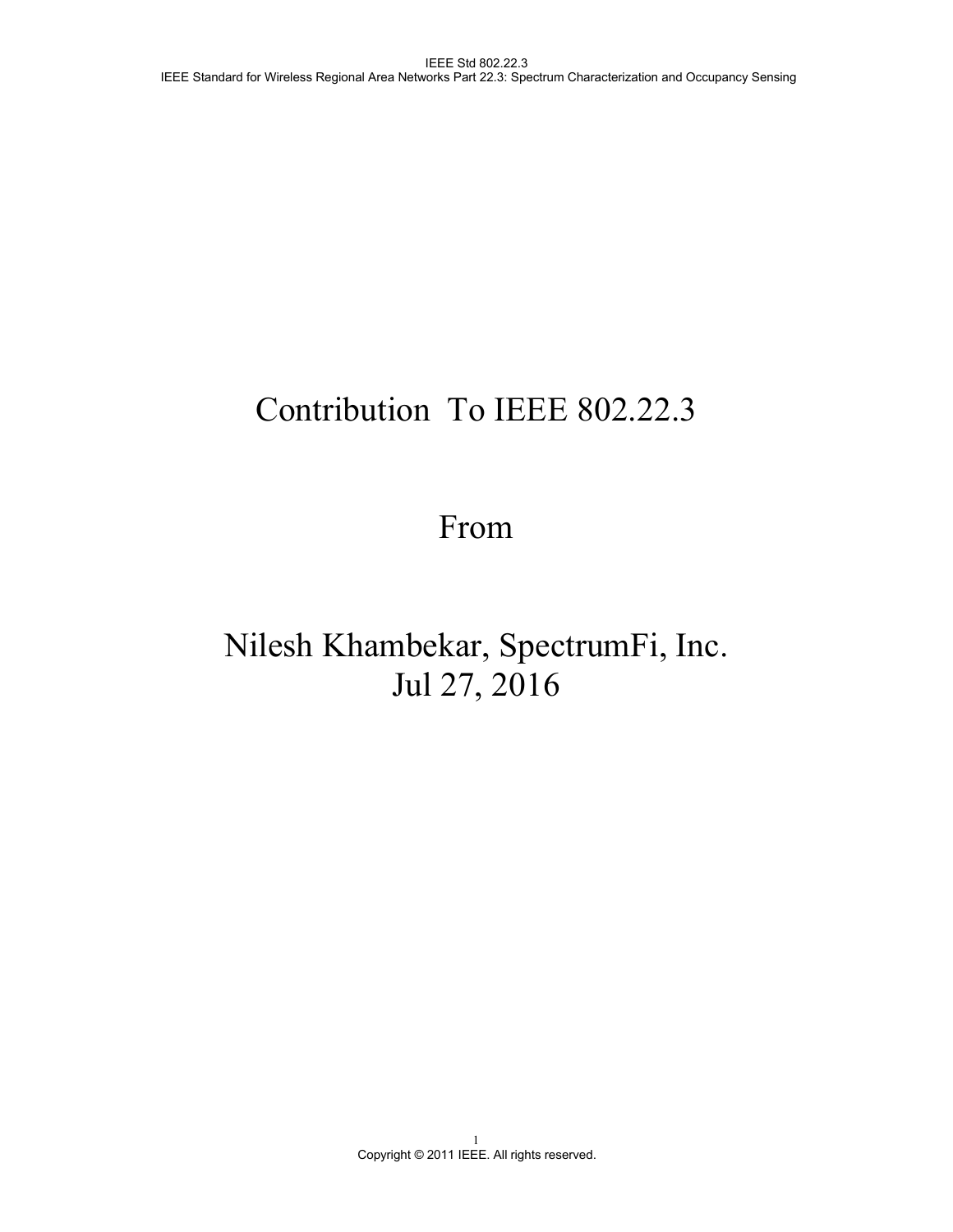### Spectrum Sensing Platform

### **A.1 Block Diagram**



The above block diagram shows spectrum sensing platform that provides spectrum sensing service for various potential applications. . The sensing platform defines two interfaces: (A) South-bound interface to the sensing elements or spectrum sensing device(SSD) (B) North-bound interface to the 'Apps' using the services provided by the sensing platform.

Multiple Spectrum Sensing Apps (SSA) can potentially use the Spectrum Sensing Platform (SSP) for multiple different purposes.

### **A.2 Spectrum sensing API**

The spectrum sensing platform provides spectrum sensing as a service using Spectrum sensing API. This is the northbound interface from the block diagram.

We identify following four types of API

- 1. Registration
- 2. Configuration
- 3. Query
- 4. Coordination

With the Registration API, an SSA can enable/disable usage of the API. Configuration API enables an SSA to configure the SSP for desired purpose. Using Query API, an SSA can request real-time data or past data. (*Inference regarding secondary spectrum-access is purposefully excluded from the SSP API. For example,* Is it safe to transmit? This spectrum-access inference logic is considered to be in the apps that are using *the spectrum-sensing platform*.)

The coordination API is optional. It can be used in circumstances wherein the Apps wants to provide information about secondary spectrum-access. For example, an SSA may use the real-time sensing data and infer feasibility of secondary spectrum-access. This SSA would grant spectrum-access parameters to secondary user radios and use the coordination API to notify the secondary spectrum access to SSP.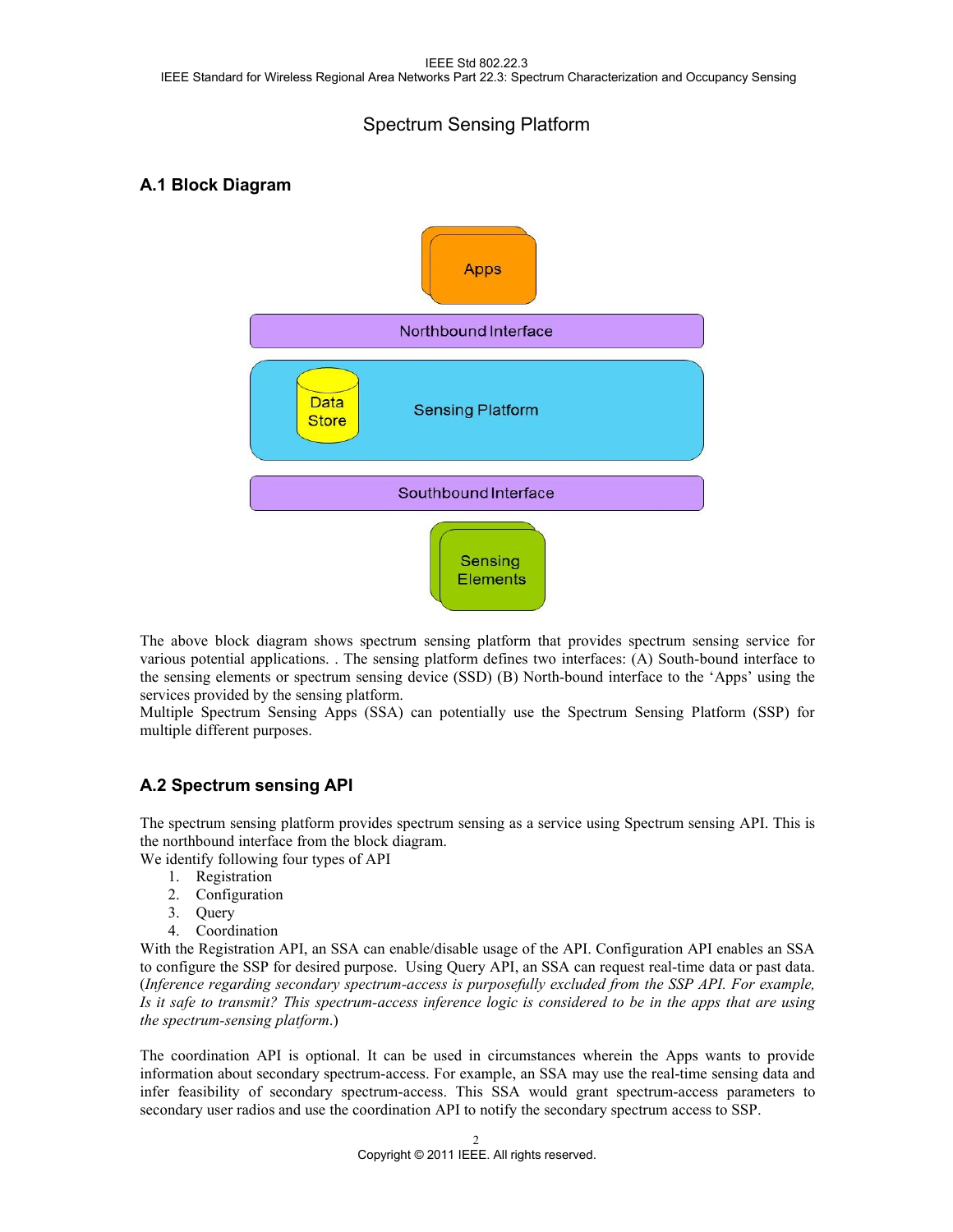Following diagram captures the high-level summary of the SSP API.

#### **Spectrum Sensing API** • Querv • Registration\* - Get Sensor Info - Register App - Get Channel Info - Unregister App - Get Emitter Activity Info • Configuration • Coordination - Set scanning schedule - Info on secondary - Set scanning access parameters • Channel, time, location, SA parameters, device  $-$  set APP-SSP parameters connection parameters. \*For registration, a catalog of spectrum-sensing-platforms is assumed. The catalog provides discovery of the spectrum-sensing-platform.

### **A.2.1 Example spectrum sensing API design**

The spectrum sensing requirements vary significantly in terms of geographies (different countries have different regulations) and they have been evolving over time. The requirements also vary depending on frequency-bands. Thus, there is a need for configurability and extensibility for SSP API. In this regard, policy-based interface is very much appealing. Furthermore, we may consider developing semantics for sensing-data and ontology-driven sensing policy (OWL). Following diagram shows some examples of possible SSP API.

## **Example sensing API**

- Get sensing data for Channel 10 in region foo
- Get sensing data at location [X, Y, Z] in UHF frequencies
- Get sensing data for EmitterX in UHF frequencies
- Get sensing data during [time-T1, time-T2] in Channel 20
- Set minimum sensitivity -114 dBm
- Set sensing-frequencies [F1-F2]
- Set sensing-time 10 sec

### **A.2.2 Message Exchange**

SSA API requests and SSP API response are encapsulated in messages. Each message has a message-ID, message-Type, and the message body. Following diagram identifies various message types.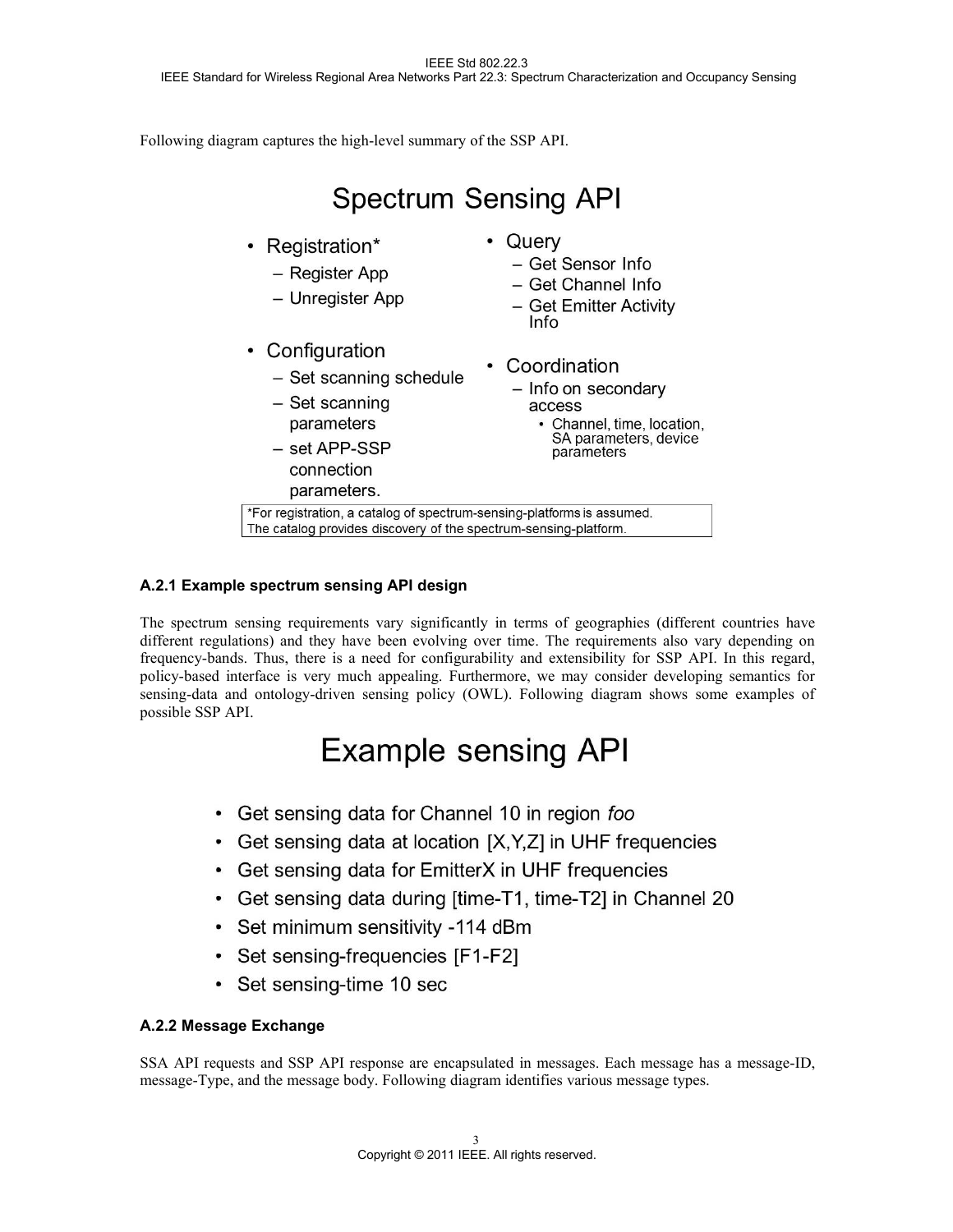#### IEEE Std 802.22.3 IEEE Standard for Wireless Regional Area Networks Part 22.3: Spectrum Characterization and Occupancy Sensing

| <b>SSA2SSP MSG</b>    | SSP2SSA MSG             |
|-----------------------|-------------------------|
| GetSensorInfo         | ReplySensorInfo         |
| GetSensorData         | ReplySensorData         |
| GetEmitterSensingData | ReplyEmitterSensingData |
| GetChannelSensingData | ReplyChannelSensingData |
| SenseChannel          | ReplySenseChannel       |
| MonitorChannel        | ReplyMonitorChannel     |
| <b>DetectEmitter</b>  | ReplyDetectEmitter      |
| ScanFrequencies       | ReplyScanFrequencies    |

Following sequence diagram illustrates message exchange between SSA and SSP.



### **A.3 Spectrum Sensing Control**

The spectrum sensing platform provides spectrum sensing service by controlling the spectrum sensing devices (SSD) with southbound interface. There are following 3 types of API

- 1. Registration: Allows to add/remove an SSD to SSP
- 2. Control: Controlling the sensing function and schedule of an SSD
- 3. Query: Requesting sensing data from an SSD

#### **A.3.1 Sensing Functions**

There exist multiple sensing techniques/algorithms from energy detection to exploiting cyclostationarity and signal statistics. Some sensors may be able to report occupancy in terms of aggregate RF-power received at the sensor location while higher end sensors may be able to estimate location and received power (RP) in the presence of cochannel interface and noise.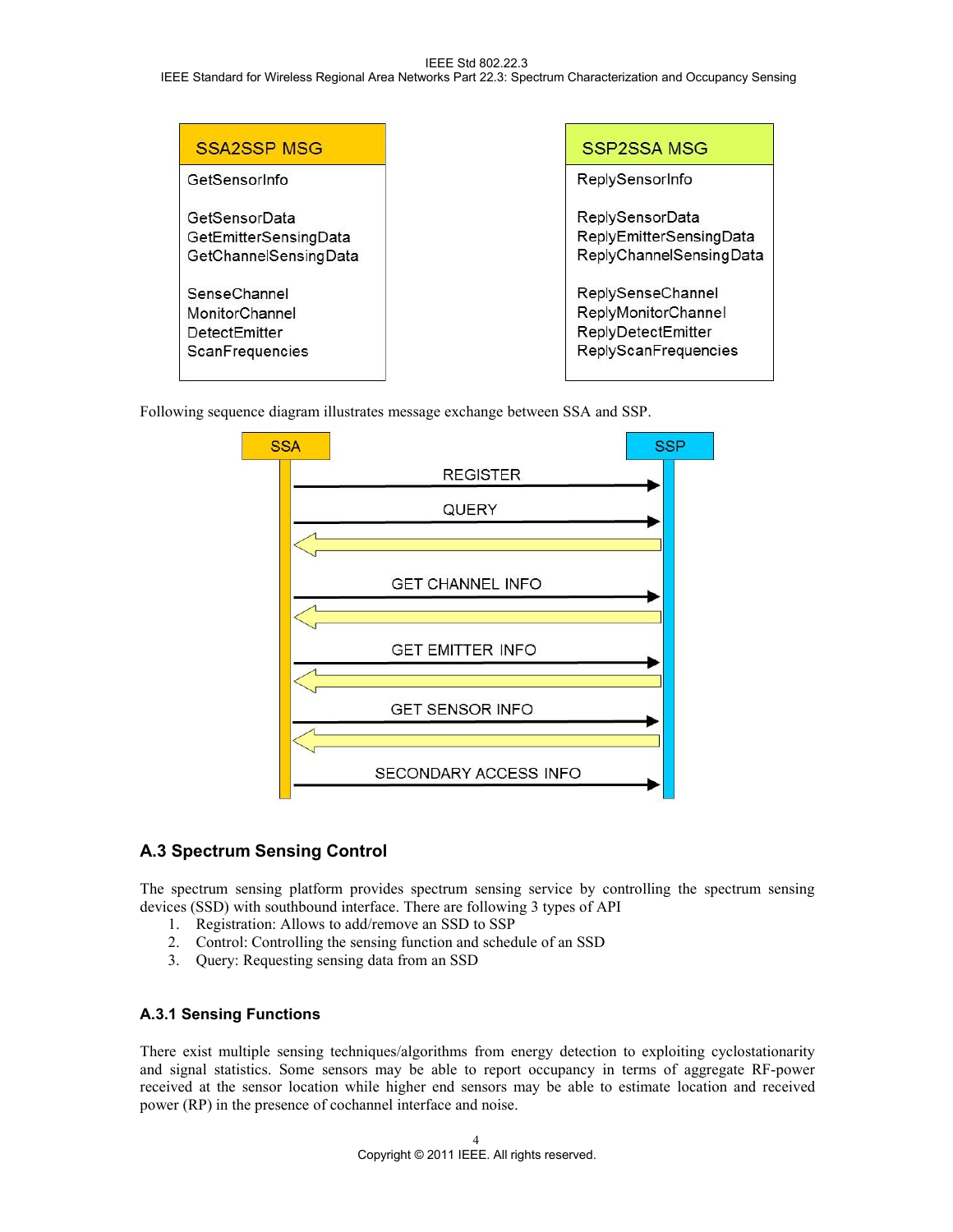#### **A.3.2 Sensing Schedule**

The SSP may need to scan a wide range of frequencies at a specific periodicity. Thus, SSP may in tur define a sensing schedule for each of SSDs. The schedule may be adapted in response to certain events or policies from the SSAs.

#### **A.3.3 Examples**

# Following are a few examples of the interface between the SSP and SSD.<br>**EXAMPLE COMMANDS for SENSING CONTICE**

- Sense UHF frequencies every 10 second
- · Sense frequency-range 540MHz-580MHz
- Sense with sensitivity -114 dBm
- Sense with sampling-frequency 25 MHz and sample-length 32768
- Detect EmitterX
- EstimateRP EmitterX
- EstimateTDOA EmitterX

#### **A.3.4 Message Exchange**

The message from SSP to SSD is formatted in the similar way (has message-ID, message-type, and actual message). Following diagram shows some of the message types.

| Start-scan          |  |
|---------------------|--|
| Stop-scan           |  |
| Modify-scan         |  |
| Schedule-scan       |  |
| Query-scan          |  |
| Detect              |  |
| EstimateRP          |  |
| <b>EstimateTDOA</b> |  |

#### **SSD2SSP MSG**

Start-scan-Ack Stop-scan-Ack Modify-scan-Ack Schedule-scan-Ack Query-scan-Response

Detect-Response EstimateRP-Response EstimateTDOA-Response

Following sequence diagram illustrates the message exchange between SSP and SSD.